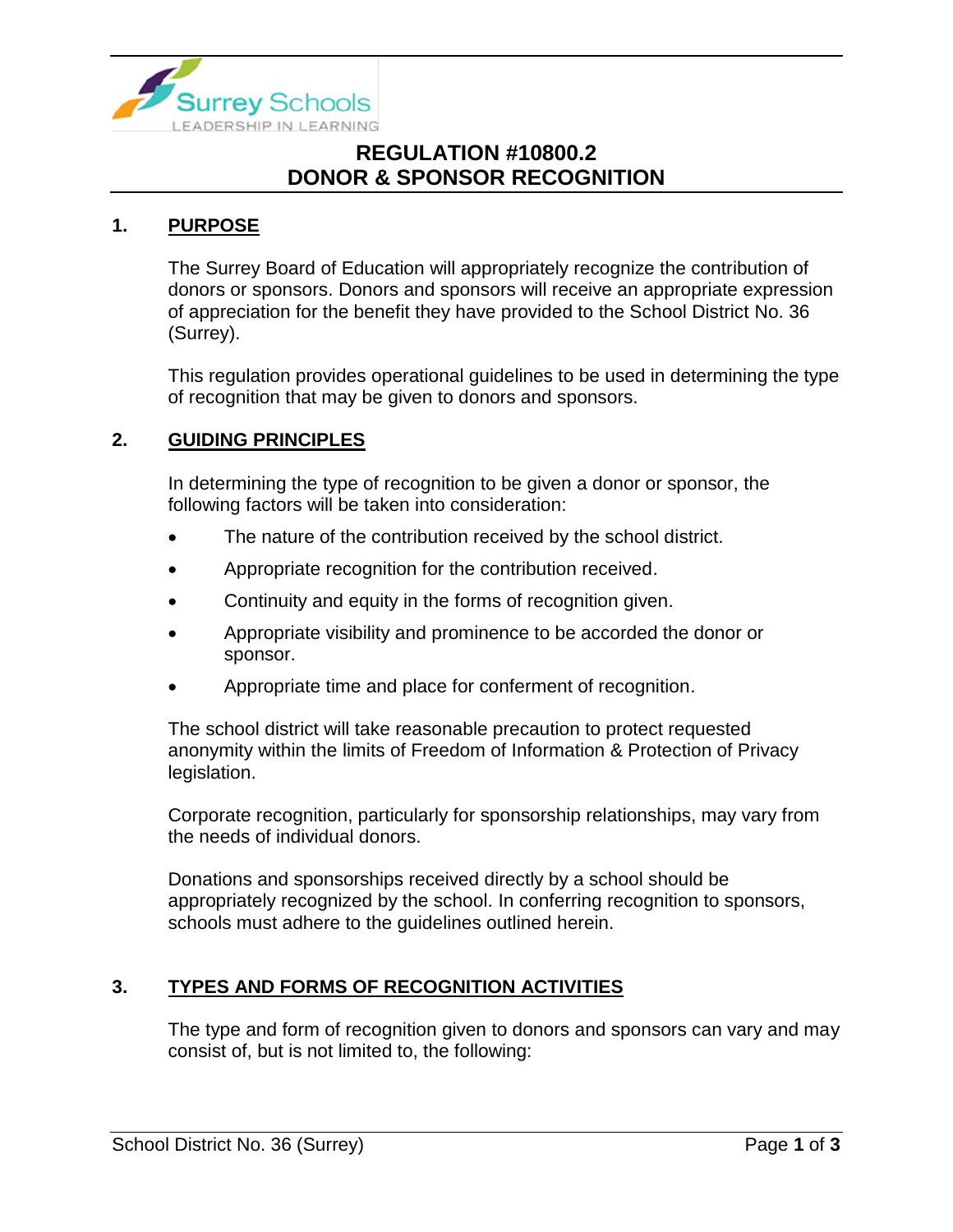

# **REGULATION #10800.2 DONOR & SPONSOR RECOGNITION**

## 3.1 Letter or Note of Appreciation

The school district will promptly acknowledge the receipt of all donations made to the school district and thank the donor by a letter or note of appreciation. See Policy #4430 – *[Charitable Donations](https://www.surreyschools.ca/departments/SECT/PoliciesRegulations/section_4000/Documents/4430%20Policy.pdf)* and *[Regulation](https://www.surreyschools.ca/departments/SECT/PoliciesRegulations/section_4000/Documents/4430.1%20Regulation.pdf)  #4430.1 – [Charitable Donations](https://www.surreyschools.ca/departments/SECT/PoliciesRegulations/section_4000/Documents/4430.1%20Regulation.pdf)* regarding the issue of official charitable donation receipts.

#### 3.2 Media Acknowledgement or School District Publication

The school district may acknowledge all donations and sponsorships over \$500 semi-annually by placing an advertisement in the local media or by issuing a semi-annual school district publication.

#### 3.3 Board Meeting Acknowledgement

Recognition at a public board meeting will be considered for donations and sponsorships over \$5,000. The Education Business Community Partnership Advisory Committee (EBCPAC) will have the opportunity to recommend recognition at a public board meeting for all donations and sponsorships that involved the committee.

#### 3.4 Permanent Plaque

In some cases, the display of a permanent plaque acknowledging a donor's or sponsor's contribution towards the acquisition or construction of a facility or site improvement is appropriate.

Facilities where a permanent plaque may be displayed to recognize a donor or sponsor include, but are not limited to, a library, laboratory, recreational facility, theatre, seminar room or playing field. Permanent plaques or signs will not be placed on the street-facing side of perimeter fences at schools.

Placement of signage to recognize donors/sponsors will be limited to:

- a) 1.75 sq. m. on site grounds; and
- b) 1.25 sq. m. inside district buildings.